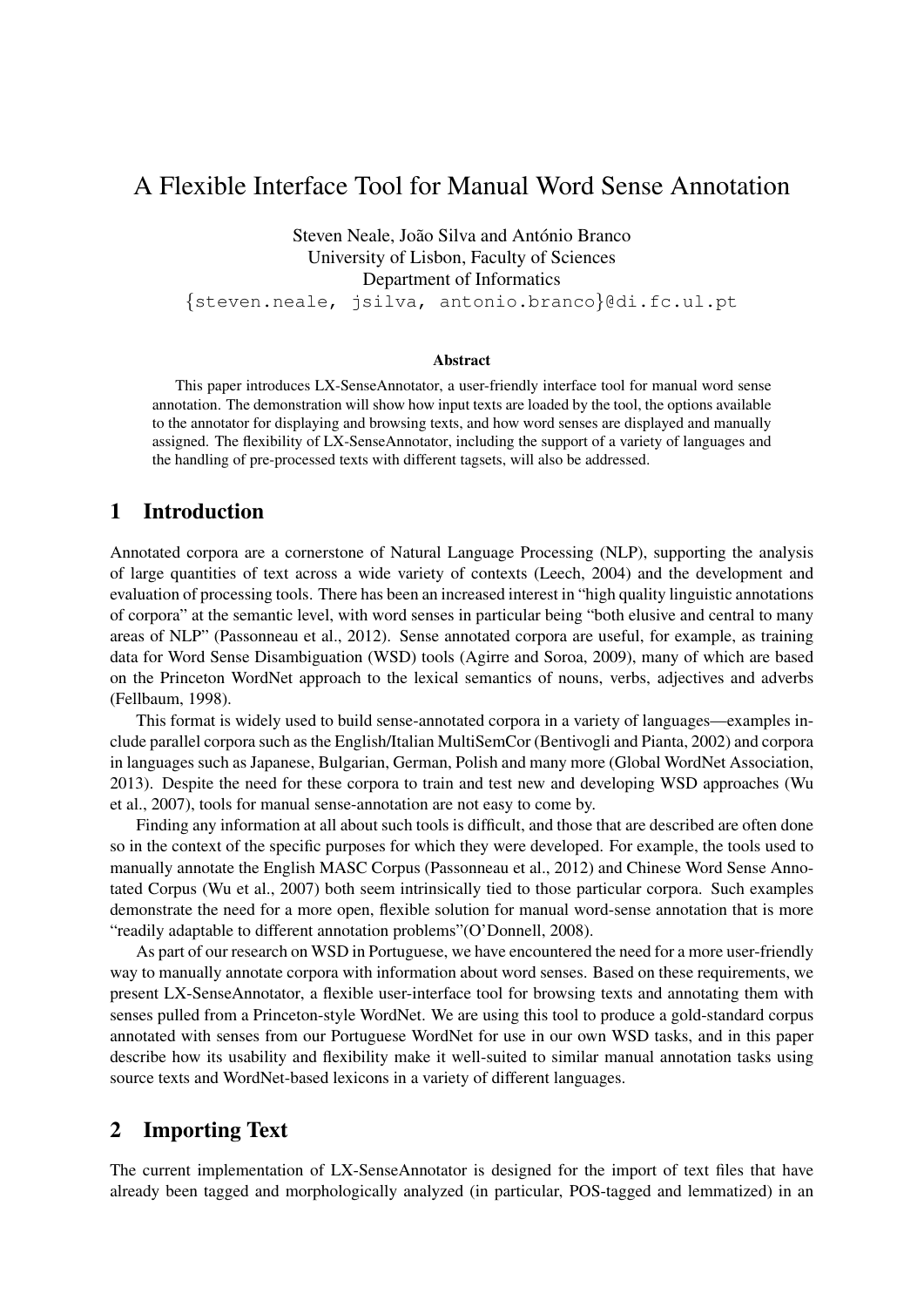existing pipeline of NLP tools (Branco and Silva, 2006). POS-tagging in particular makes the separation of the input text according to which words are and are not sense-taggable (as described in the next section) very straightforward. It is of course assumed that the preprocessed tags in the input text have been verified and are correct.

A goal for LX-SenseAnnotator is to support the import of source text in a variety of different formats. The code that currently reads and interprets input text is stored in a stand-alone C++ function, making it easy for the tool to be tuned to allow texts pre-processed using different types of tagsets to be imported depending on the goals of particular users. Coupled with the possibility of reading data from different WordNets (any lexical semantic network in any language that adheres to the Princeton WordNet format can be handled), a wide range of languages and different tagsets for each of those languages can be served by LX-SenseAnnotator.

# 3 Displaying and Browsing Texts

Before being loaded into the text edit panel, each word from the input text is analyzed according to its need for sense-tagging. In accordance with the Princeton format, nouns, verbs, adjectives and adverbs are separated from the rest of the text as potential candidates for sense-tagging and marked in red, so that they can be easily seen against the rest of the text, which is coloured in a dark blue except for those words that have already been annotated, which are marked in green (Figure 1). An additional search is performed on the words identified as being sense-taggable to ensure that they actually exist in the uploaded WordNet, in this case our Portuguese version—those that do not are also excluded from the red, sense-taggable portions of the text.

| Portuguese                                                                                                                                                                                                                                                                                                                                                                                                                                           | ż                                                    |                                                                                                                                                                                                                                                                                                     |
|------------------------------------------------------------------------------------------------------------------------------------------------------------------------------------------------------------------------------------------------------------------------------------------------------------------------------------------------------------------------------------------------------------------------------------------------------|------------------------------------------------------|-----------------------------------------------------------------------------------------------------------------------------------------------------------------------------------------------------------------------------------------------------------------------------------------------------|
| Loaded from: sampleInput.txt                                                                                                                                                                                                                                                                                                                                                                                                                         | <b>Browse</b>                                        |                                                                                                                                                                                                                                                                                                     |
| Saving to:<br>Paragraph #: ALL _ of 2                                                                                                                                                                                                                                                                                                                                                                                                                | Save As<br>SAVE<br>Word #: $1$                       | of 19 taggable words                                                                                                                                                                                                                                                                                |
| Source Annotated<br>Raw<br>Portugal, oficialmente República Portuguesa, é um país<br>soberano unitário localizado no Sudoeste da Europa, cujo<br>território se situa na zona ocidental da Península Ibérica e em<br>arquipélagos no Atlântico Norte . O território português tem<br>uma área total de , sendo delimitado a norte e leste por<br>Espanha e a sul e oeste pelo oceano Atlântico,<br>compreendendo uma parte continental e duas regiões | autónomas : os arquipélagos dos Acores e da Madeira. | área<br>área   noun   00538442<br>--- Synonyms: área<br>--- Hypernym(s): construção, estrutura<br>--- Hyponym(s): auditório, ala, corredor, coxia, pátio, saguão, eira,<br>área   noun   00542717<br>--- Synonyms: balcão, varanda, área, área de servico<br>--- Hypernym(s): construção, estrutura |



Once the pre-processed text has been uploaded, the human annotator has a choice of viewing it in the text edit panel in three different views—source text, sense-annotated text and raw text—which can be cycled between using a simple tab widget at the top of the panel. The source text tab displays exactly the original source text (complete with all of the tags present in the imported text). The sense-annotated text tab displays the text with all of the tags from the original source text, and appends the newly added sense tags to the text as the human annotator works—essentially, a continually-updated view of how the output file will be.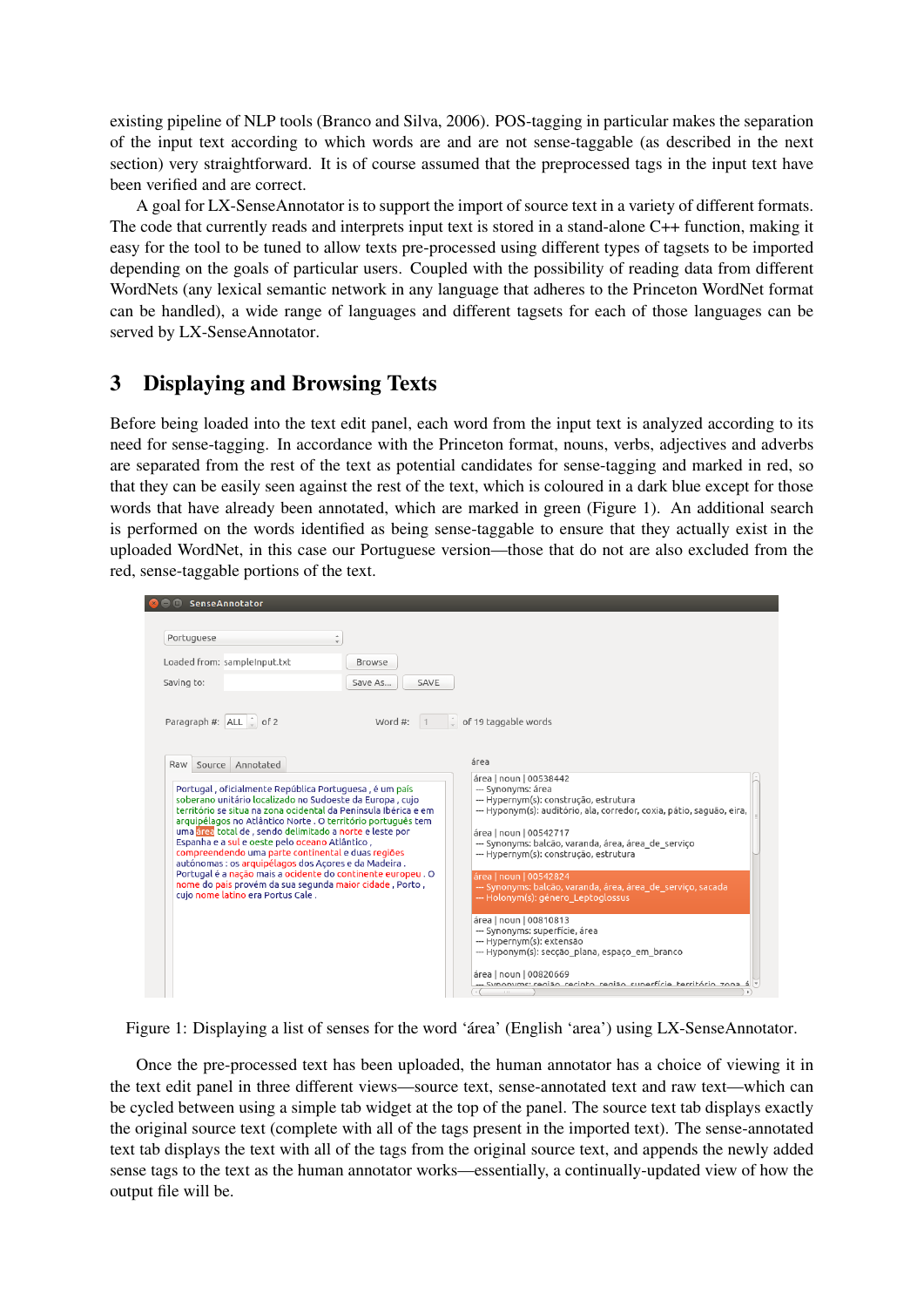The raw text tab displays the text in the cleanest view for reading—all of the tags from the original source text, as well as newly added sense tags, are omitted, allowing for easier reading by the annotator (Figure 2). Our own shallow processing tools used to pre-process the text prior to input include a tokenizer which, among other functions, expands Portuguese contracted forms. For example, 'do' is expanded into two separate tokens, 'de+o' ('of+the' in English). To further aid readability, the current Portuguese LX-SenseAnnotator implementation reverses such tokenizations in the raw text tab.

#### Raw Source Annotated

Portugal, oficialmente República Portuguesa, é um país soberano unitário localizado no Sudoeste da Europa, cujo território se situa na zona ocidental da Península Ibérica e em arquipélagos no Atlântico Norte . O território português tem uma área total de , sendo delimitado a norte e leste por Espanha e a sul e oeste pelo oceano Atlântico, compreendendo uma parte continental e duas regiões autónomas : os arquipélagos dos Açores e da Madeira . Portugal é a nação mais a ocidente do continente europeu . O nome do país provém da sua segunda maior cidade, Porto, cujo nome latino era Portus Cale.

Figure 2: Browsing a text (in Portuguese), with annotated words displayed in green and words yet to be annotated in red.

## 4 Displaying and Assigning Senses

In any of the three viewing tabs, the annotator can either click on a red, sense-taggable word, or use a scroll-box to browse through the text with currently sense-taggable words. Selecting a word highlights it, and displays the available senses in a separate sense results panel to the right of the text edit panel (Figure 1). The available senses are sourced by querying the presence of the lemma of the selected word in any of the synsets in the index.sense file (limited to the appropriate POS—noun, verb, adjective or adverb). If the word is in a synset, the 8-digit offset of that synset is searched for in the corresponding data file (data.noun, data.verb, etc.) and the results displayed in the right-hand panel as a list of possible options for the selected word.

Information is provided with each sense result to give annotators everything they need to help them decide which sense to assign to a selected word. Using the information from the data (.noun, .verb, etc.) file where the synset was found, each sense result is populated with the main lemma, the POS and the 8-digit offset of the synset. To provide context, this is supplemented with the other words from the synset, which are presented as synonyms, and a selection of the pointers for that synset pulled from the data file (hyper and hyponyms, holonyms, antonyms, entailments, etc.).

After deciding on the most appropriate sense for the selected word, double clicking it in the righthand sense results panel automatically assigns that sense to the occurence of the word selected in the left-hand text edit panel. In all three viewing tabs, the newly sense-annotated word becomes green, and in the sense-annotated text tab the annotation itself can be seen appended to the selected word. The word is removed from the list of words yet to be annotated, although words which have already been senseannotated, now displayed in green, can still be selected to allow annotators to assign a different option should they change their mind later.

## 5 Usability and Flexibility

As mentioned earlier in the paper, LX-SenseAnnotator can read lexical data for any language providing that it adheres to the Princeton WordNet format. The current implementation loads our Portuguese Word-Net from a specific directory, from which any number of individual directories containing WordNet-style lexicons can be included and cycled between within the GUI to display senses in different languages. This means that different texts in different languages can be annotated just as easily as each other, simply by loading senses from a different WordNet directory.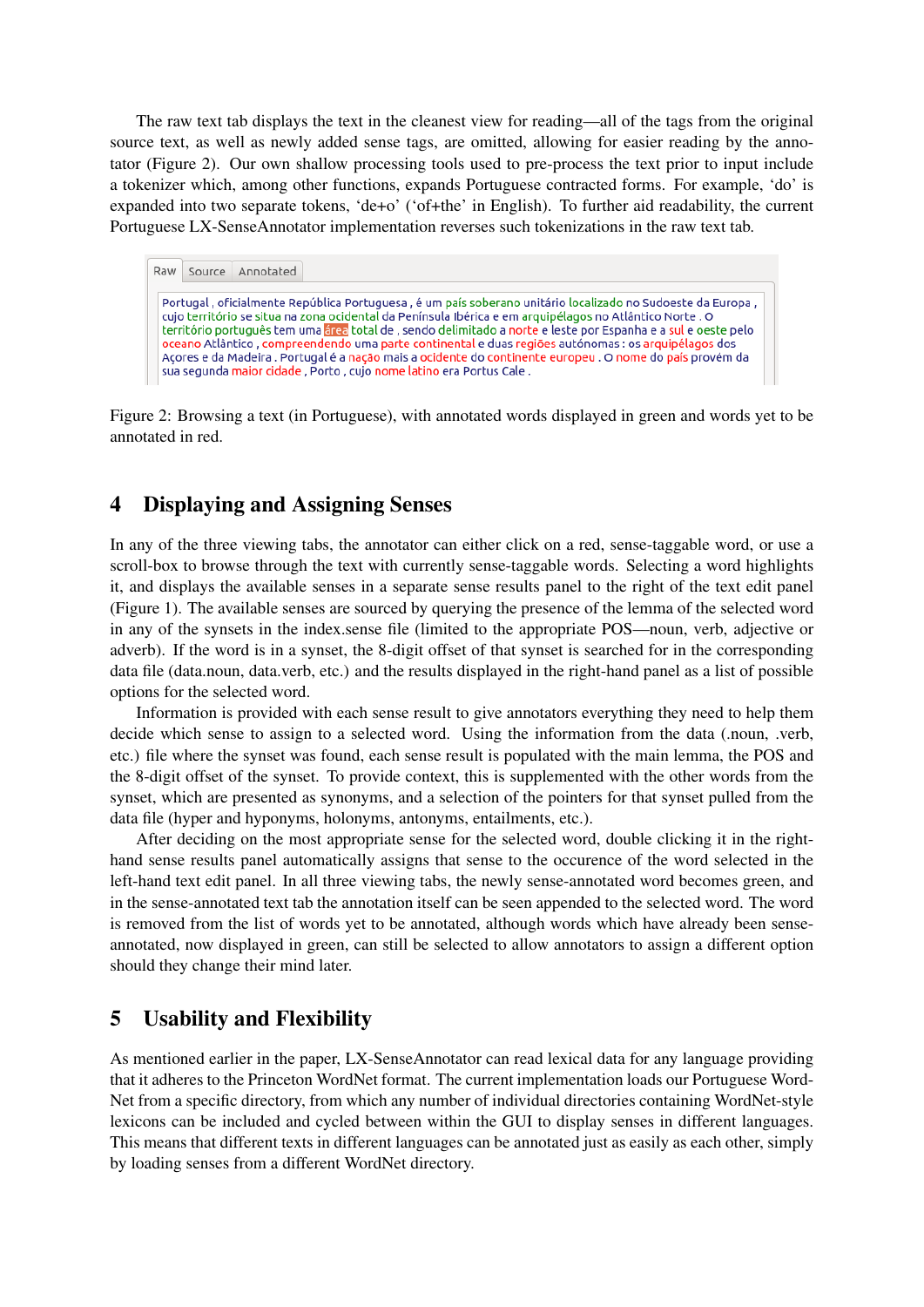Parallel to this is the interpretation of the tags already applied to the input text at the time of import. As the code for handling source text is assigned to a separate, stand-alone C++ function, it is possible to create new classes to interpret tagsets. We plan to further streamline this process by incorporating a simple GUI for annotators to create and edit their own tags, which the program can use to automatically create new versions of the standalone function for interpreting new tagsets in different languages. As the number of supported tagsets grows as a result, so does the flexibility of LX-SenseAnnotator, helping to make manual sense annotation "as flexible for use with common tools and frameworks as possible" (Passonneau et al., 2012).

#### 6 Conclusions

This paper has demonstrated LX-SenseAnnotator, an easy-to-use interface tool for annotating corpora with word-sense data based on a WordNet-style lexicon. There are increasing calls for a "communitywide, collaborative effort to produce open, high quality annotated corpora" that are both "easily accessible and available for use by anyone" (Passonneau et al., 2012). LX-SenseAnnotator can contribute to this effort, offering a flexible, user-friendly platform to build sense-annotated corpora and being particularly suited to creating gold-standard corpora for use in NLP research.

As well as working on improving flexibility in the form of customisable support for tagsets in future updates of LX-SenseAnnotator, there are other elements that are worth taking into consideration. The assumption that the tags in preprocessed input texts are correct has already been mentioned, but specific handling for incorrect tags assigned during preprocessing is important, and providing annotators with the option to highlight and correct such errors using LX-SenseAnnotator would be beneficial. It would also be advantageous if LX-SenseAnnotator were able to handle not just different texts in different languages, but also cases where multiple languages are used within the same text.

We plan to start using the current version of LX-SenseAnnotator to produce a gold-standard senseannotated corpus in Portuguese for use in our own WSD research, during which process we hope to evaluate the tool from a usability perspective with a team of annotators. We also aim to release LX-SenseAnnotator in the near future as part of the LX-Center (NLX, nd), our existing collection of NLP tools and resources.

#### Acknowledgements

This work has been undertaken and funded as part of the DP4LT and QTLeap projects.

#### References

- Agirre, E. and A. Soroa (2009). Personalizing PageRank for Word Sense Disambiguation. In *Proceedings of the 12th Conference of the European Chapter of the Association for Computational Linguistics*, EACL '09, Athens, Greece, pp. 33–41. Association for Computational Linguistics.
- Bentivogli, L. and E. Pianta (2002). Opportunistic Semantic Tagging. In *Proceedings of the 3rd International Conference on Language Resources and Evaluation*, Las Palmas, Canary Islands, pp. 1401– 1406. Association for Computational Linguistics.
- Branco, A. and J. R. Silva (2006). A Suite of Shallow Processing Tools for Portuguese: LX-suite. In *Proceedings of the 11th Conference of the European Chapter of the Association for Computational Linguistics: Posters and Demonstrations*, EACL '06, Trento, Italy, pp. 179–182. Association for Computational Linguistics.

Fellbaum, C. (1998). *WordNet: An Electronic Lexical Database*. MIT Press.